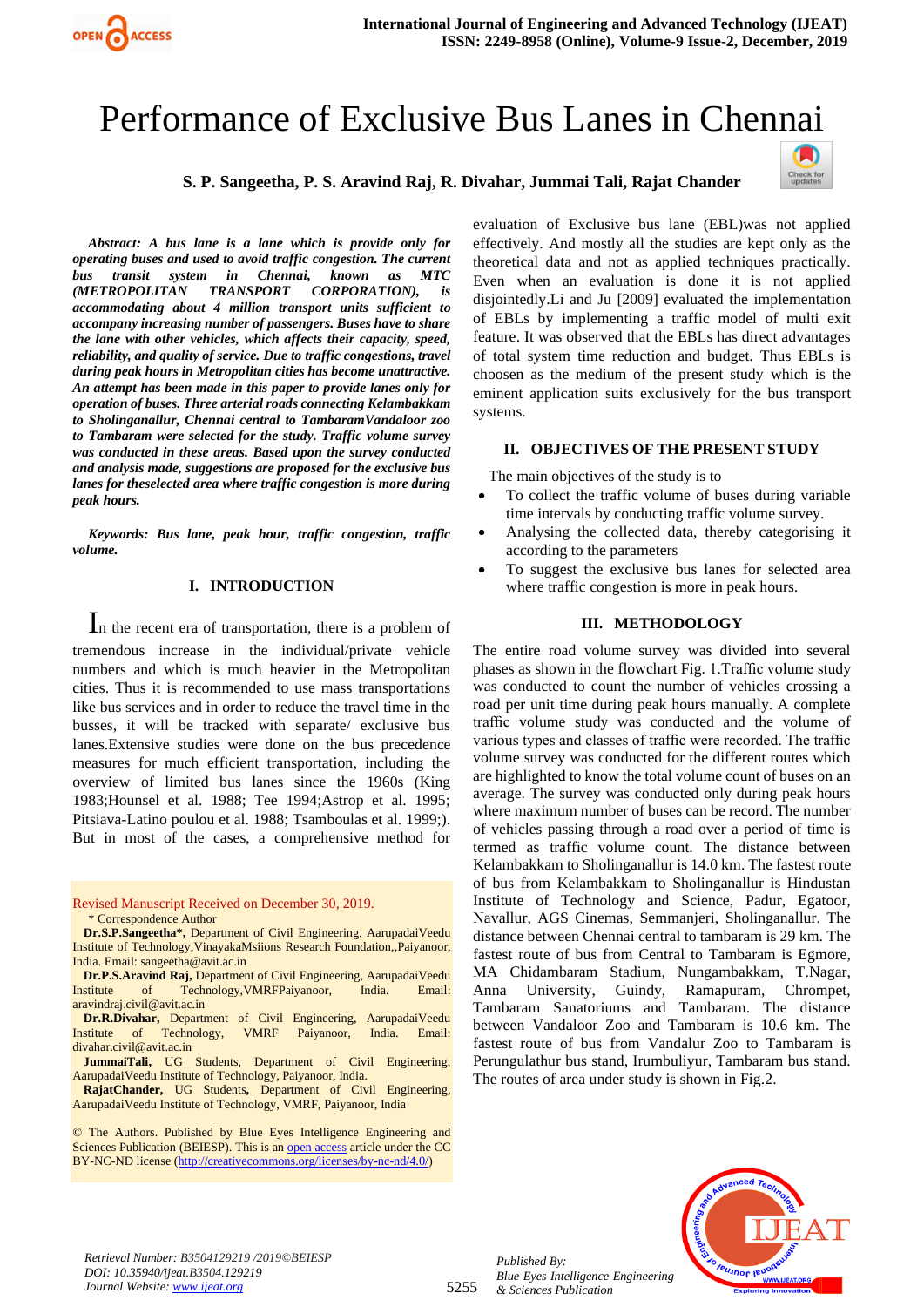# **Performance of Exclusive Bus Lanes in Chennai**

| Table 1: Geometric characteristics of study area |              |                    |                       |  |
|--------------------------------------------------|--------------|--------------------|-----------------------|--|
| Location                                         | Width<br>(m) | Median<br>width(m) | Foot path<br>width(m) |  |
| Navallur                                         | 16.3         |                    | 1.78 to 2.2           |  |
| Kelambakka<br>m                                  | 15.8         | 0.8                | 1.5 to 1.8            |  |
| Guindy                                           | 21           | 1.1                | 1.5 to 2.3            |  |
| Tambaram                                         | 21           | 1.2.               | $2.1 \text{ to } 2.5$ |  |

| Vandaloor    | 16.0 |     | 1.6 to 1.8   |
|--------------|------|-----|--------------|
| Perangalathu | 15.8 | 0.8 | 1.5 to $1.8$ |



**Fig. 1 Methodology**



**Fig. 2 Area chosen for study**

## **IV. RESULT AND DISCUSSIONS**

A complete traffic volume study was conducted including analysing the volume of various types of vehicles and classification of traffic. The traffic volume survey is conducted for the different routes which are highlighted to know the total volume count of buses on an average. The survey is conducted only during peak hours where maximum number of buses can be recorded .Number buses plying

during peak hours are plotted in graph as shown in Fig. 3.

*Blue Eyes Intelligence Engineering* 

*Published By:*

*& Sciences Publication* 



*Retrieval Number: B3504129219 /2019©BEIESP DOI: 10.35940/ijeat.B3504.129219 Journal Website[: www.ijeat.org](http://www.ijeat.org/)*

5256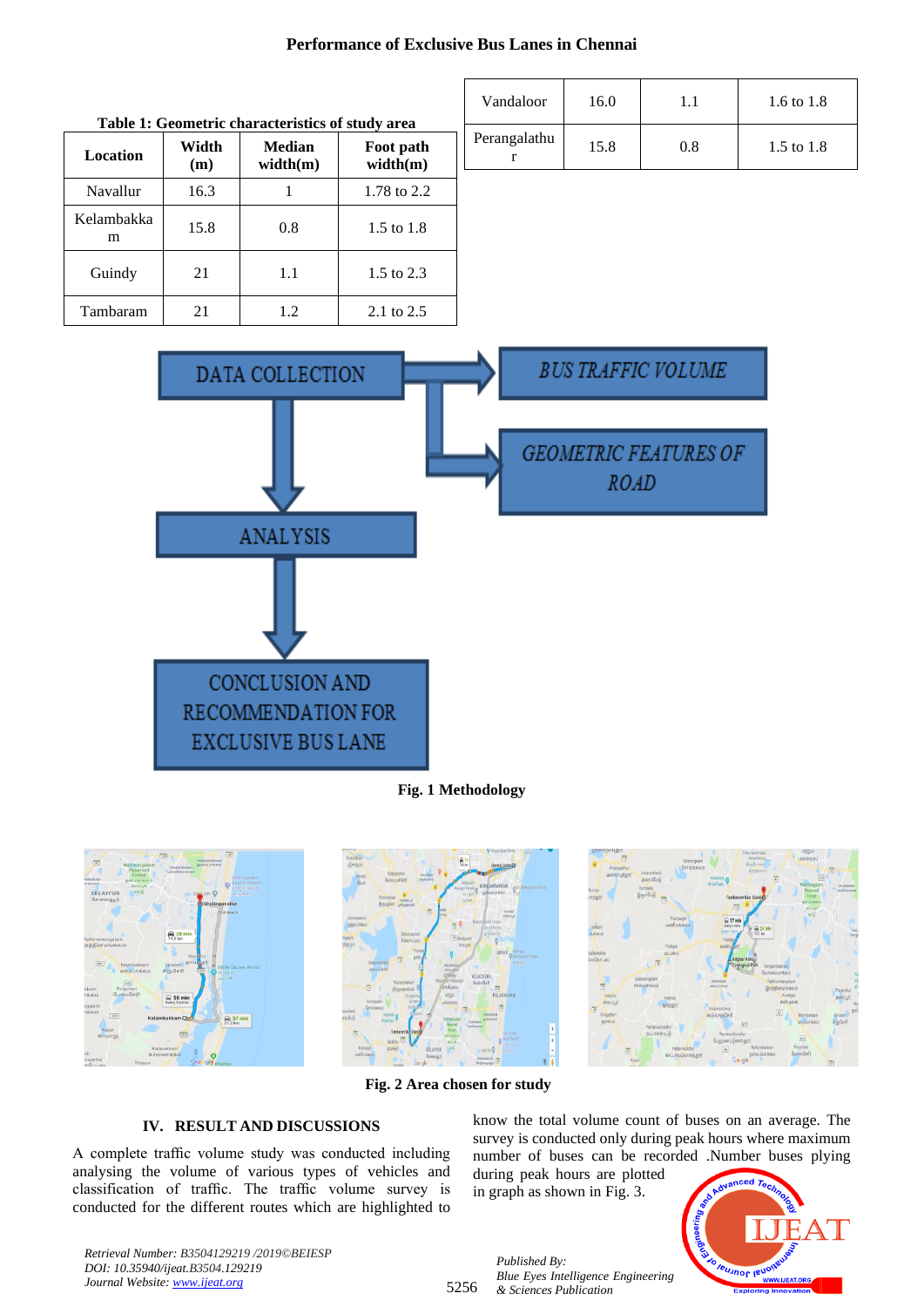



## **V. CONCLUSIONS**

From the survey conducted it was observed that Public transport vehicles and non-motorised modes are the major modes of transport for majority of the city residents

From this study it can be concluded that if bus lanes are provided exclusively, efficiency of Bus Rapid transport system will increase. It also improves the service quality for the welfare of the passengers. Road safety also will be taken care effectively.

➢ The exclusive bus lanes are provided mainly to



reduce traffic, noise pollution and to provide an environmental friendly environment. The lanes can be provided where there is more traffic congestion during the peak hours. Hence the exclusive bus lanes should be provided in these areas to reduce excessive traffic and pollution.  $\triangleright$  This also helps in improving the efficiency of bus

- transport when measured in terms of number of passengers travelling in an hour on a particular lane.
- $\triangleright$  The study showed that the number of private vehicles is increasing at a higher rate in the city. So









*Retrieval Number: B3504129219 /2019©BEIESP DOI: 10.35940/ijeat.B3504.129219 Journal Website[: www.ijeat.org](http://www.ijeat.org/)*



*Published By: Blue Eyes Intelligence Engineering & Sciences Publication*